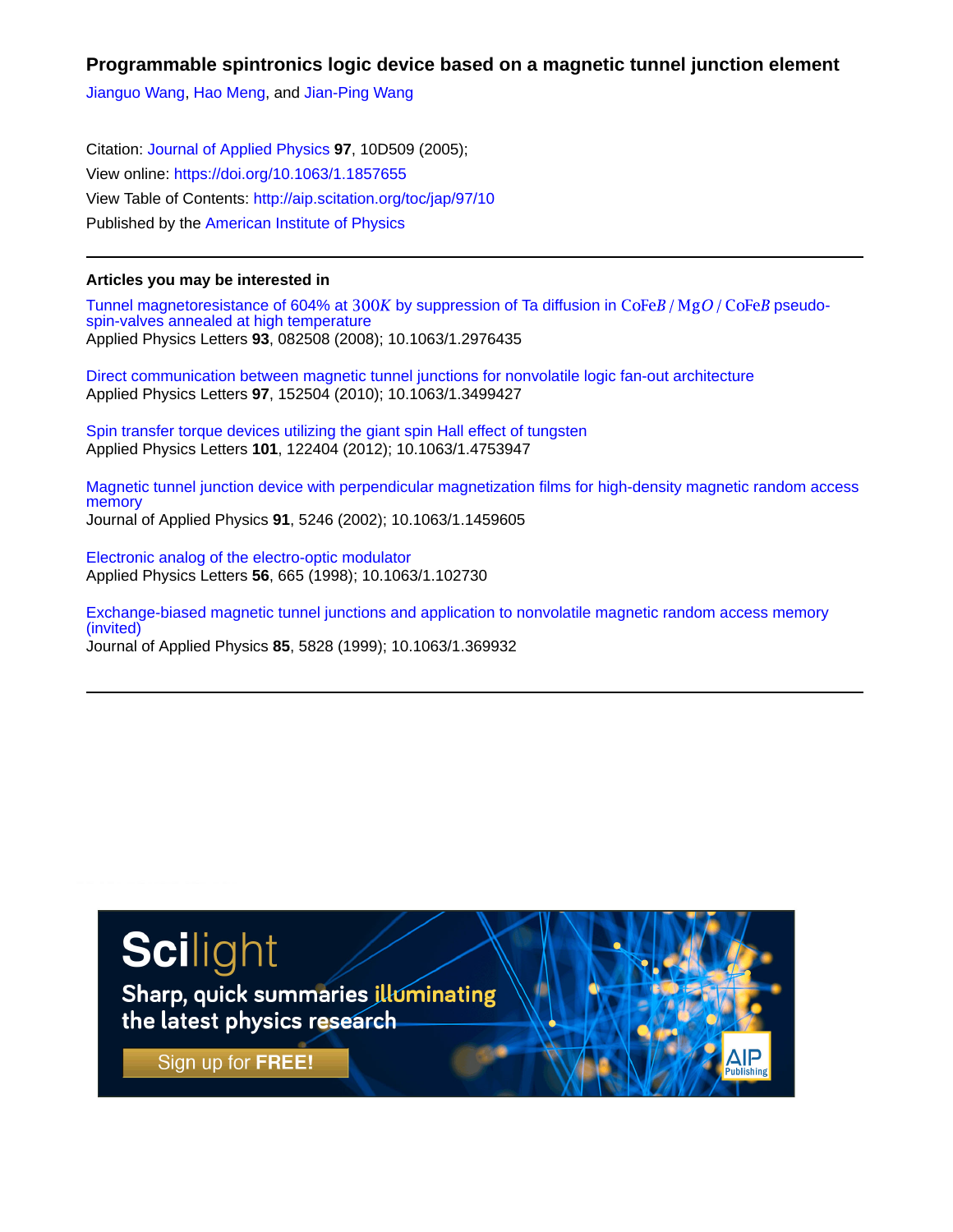# **Programmable spintronics logic device based on a magnetic tunnel junction element**

Jianguo Wang, Hao Meng, and Jian-Ping Wang<sup>a)</sup> *The Center for Micromagnetics and Information Technology (MINT), Department of Electrical and Computer Engineering (ECE), University of Minnesota, 200 Union Street SE, Minneapolis, Minnesota 55455*

(Presented on 9 November 2004; published online 6 May 2005)

A programmable spintronics logic device was designed and fabricated based on a single pinned magnetic tunnel junction  $(MTJ)$  element. In this work, a current input line C passing through the MTJ element itself was introduced. Two separated input current lines  $(A \text{ and } B)$  could switch the magnetization of the pinned layer under the heat assistance from line C. Full logic functions (AND, OR, NAND, NOR, XOR, and XNOR) can be realized based on a normal pinned and a synthetic pinned MTJ element. A Wheatstone bridge was engineered to read this single MTJ element logic device. MTJ elements with  $1 \mu m^2$  and normal pinned structure: (Ta 30 Å/NiFe 40 Å/ MnIr 35 Å/CoFe 30 Å/(Al 7 Å)+oxidation/CoFe 30 Å/NiFe 40 Å/Ta 200 Å), have low resistance of 6.3  $\Omega$  and high resistance of 7.2  $\Omega$ , which gives the magnetoresistive (MR) ratio of 14%. Approximately a 3-mV output difference is obtained between logical 1 and 0. © *2005 American Institute of Physics.* [DOI: 10.1063/1.1857655]

#### **I. INTRODUCTION**

Programmable spintronics logic devices show many potential advantages compared to traditional semiconductor logic devices, such as nonvolatility, rapid, unlimited reconfigurable variations, and low-power consumption. Recently, several ideas have been proposed to implement logic functions based on a single unpinned magnetoresistive (MR) element or several pinned MR elements.<sup>1-14</sup> The variation of switching thresholds of two magnetic layers makes it impossible to implement a real logic device based on single unpinned MR element.<sup>4,5</sup> Pinned MR elements are successfully used for magnetic read head and magnetic random access memory, $15,16$  but they result in low density because several pinned MR elements are needed for each device.<sup>10,11</sup> In this work, a spintronics logic device based on a single pinned magnetic tunnel junction (MTJ) element was fabricated and tested. By introducing a current input line passing through the MTJ itself and using the principle of thermal magnetic writing, both free and pinned layers can be logic active so that the six logic functions (AND, OR, NAND, NOR, XOR, and XNOR) can be realized.

### **II. DEVICE DESIGN AND OPERATION**

The two resistance states of MTJ (high and low) can be identified with a logical 1 and 0, respectively. Figure  $1(a)$ shows the schematic of a MTJ spintronics logic element. Two input lines, A and B, are operated with positive and negative currents identified with a logic value of 1 or 0, respectively. The magnetic field generated at the free layer by the input line A or B points to the right and left for positive and negative currents, respectively. For writing a bit, the magnetic field generated by a current in either line A or B

in Fig.  $1(a)$  is sufficient to rotate the magnetization direction of the free layer. The magnetization direction remains when the current is turned off. Input C is operated with current (logical 1) or without current (logical 0). With current, the input C generates heat to raise the temperature of the MTJ cell to the pinned layer blocking temperature, and pinned layer magnetization direction can be reversed under the magnetic field generated from inputs A and B.17 Without the current in the input C, the pinned layer keeps its magnetization direction regardless of magnetic field. As shown in Fig.  $1(b)$ , a MTJ element with a normal-pinned structure (Ta 30 Å/NiFe 40 Å/MnIr 35 Å/CoFe 30 Å/Al 7 Å +oxidation/CoFe 30 Å/NiFe 40 Å/Ta 200 Å) can realize five logic gates (AND, OR, NAND, NOR, and XOR). And as



FIG. 1. (a) Schematic of a programmable spin-logic device based on a single MTJ element with two independent input lines A and B, a third input line C, and an output line. (b) MTJ with a normal bottom pinned structure for logic gates (AND, OR, NAND, NOR, and XOR). (c) MTJ with a synthetic bottom pinned structure for logic gates and (AND, OR, NAND, NOR, and XNOR).

a)Author to whom correspondence should be addressed; electronic mail: jpwang@ece.umn.edu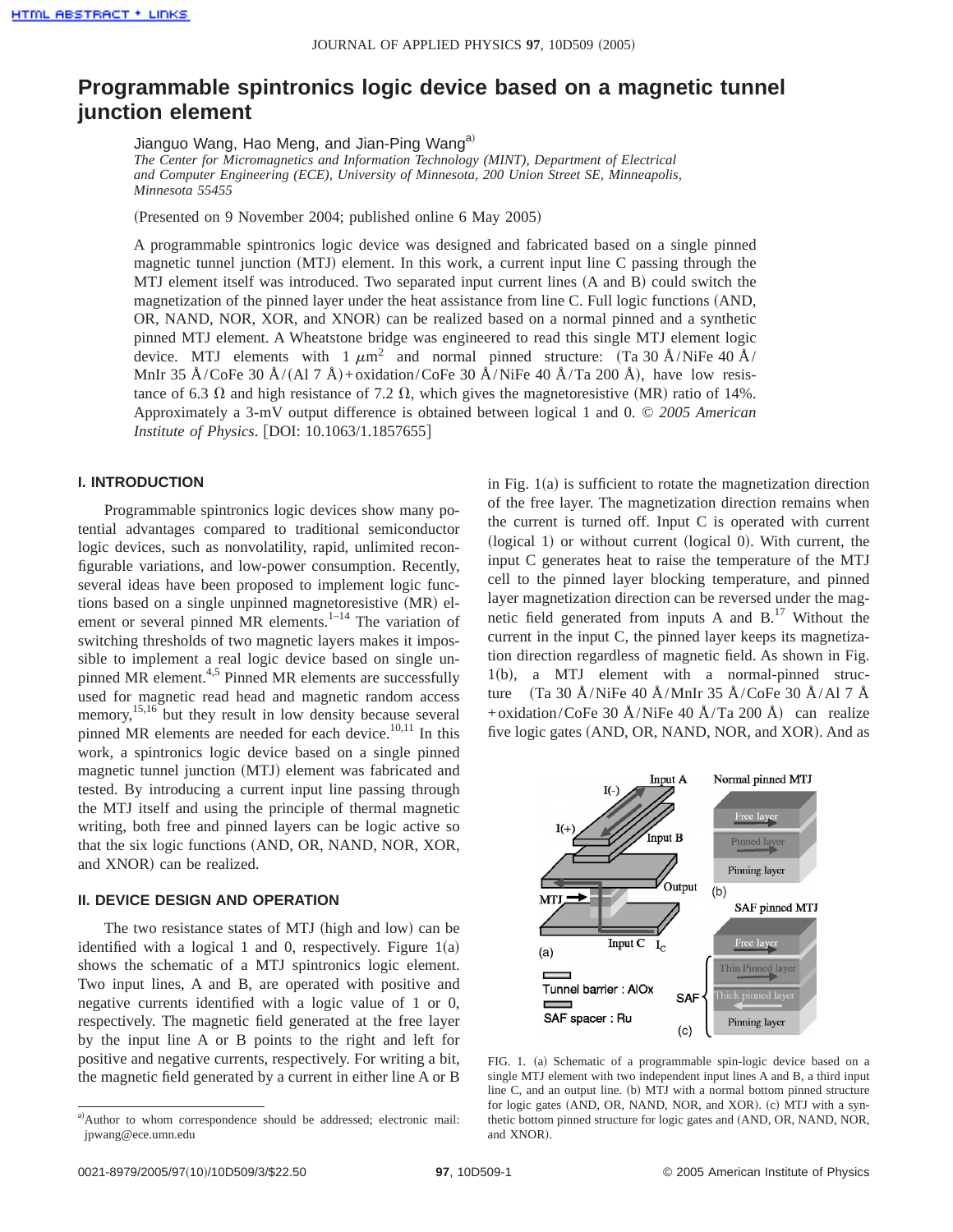

FIG. 2. Principle of XOR gate operation and the inset is its lookup table.

detailed in Fig.  $1(c)$ , a MTJ element with a synthetic pinned layer structure can realize five logic gates (AND, OR, NAND, NOR, and XNOR). Using XOR as examples, we describe their operation in detail.

The XOR gate design is shown in Fig. 2, in which the MTJ element has a normal pinned structure. The dashed and solid arrows represent the pinned  $(M_p)$  and free layer magnetization  $(M_f)$ , respectively. The operation is performed in two steps. The first step, named "SET," sets the MTJ element to an initial logic state, and the second step, named "Logic," is the step in which the MTJ element output depends on the inputs. For the XOR gate, the initial magnetization state of the free layer should point to the right and the pinned layer to the left. During SET step, the inputs A, B, and C are 0, 0, and 1 initially. Both  $M_f$  and  $M_p$  will point to the left. The inputs A, B, and C are then set as 1, 1, and 0, respectively. Only the  $M_f$  is reversed to the right eventually. For the Logic step, the input C is set as 1. When inputs A and B are both 0 or 1, both  $M_f$  and  $M_p$  are parallel to the left or the right, respectively, the resistance of MTJ is low, which presents the logical 0. When either of inputs A and B is 1 and the other one is 0, the magnetic fields cancel each other, the magnetization direction of both the free and pinned layers keep unchanged, and the resistance is high, which output the logical 1. The inset table of Fig. 2 is the logic function table for the XOR gate. The other four gates functions (AND, OR, NAND, and NOR), initial states, and logic operations are described in Table I.

To implement the above ideas, a Wheatstone bridge was engineered to read this single MTJ element logic device, as shown in Fig.  $3(a)$ . Three of the four MTJ elements in Fig.  $3(a)$  function as resistors with low resistance while the fourth is the logic device. When the active MTJ cell is with low  $\alpha$  (logical 0) or high (logical 1) resistance, the bridge output is with low (logical 0) or high (logical 1) voltage, respectively. Figure  $3(b)$  shows the spintronics logic chip made on a Si wafer; there are four logic devices in each die. MTJ cells with a  $1-\mu m^2$  size have normal pinned structure, as stated

TABLE I. Operation principle for spin-logic gates (AND, OR, NAND, and NOR) based on a single normal bottom pinned MTJ element.

|             | input   |         |              | After |              |
|-------------|---------|---------|--------------|-------|--------------|
| Set step    | A       | Input B | Input C      | logic | Out          |
| <b>AND</b>  | $+I(1)$ | $+I(1)$ | $\theta$     | --    | 1            |
|             | $+I(1)$ | $-I(0)$ | $\theta$     |       | $\theta$     |
|             | $-I(0)$ | $+I(1)$ | $\theta$     |       | $\theta$     |
|             | $-I(0)$ | $-I(0)$ | $\mathbf{0}$ |       | $\mathbf{0}$ |
| <b>OR</b>   | $+I(1)$ | $+I(1)$ | $\theta$     |       | 1            |
|             | $+I(1)$ | $-I(0)$ | $\theta$     |       | 1            |
|             | $-I(0)$ | $+I(1)$ | $\mathbf{0}$ | ≕     | 1            |
|             | $-I(0)$ | $-I(0)$ | $\theta$     | ≕     | $\theta$     |
| <b>NAND</b> | $+I(1)$ | $+I(1)$ | $\theta$     | ≔≠    | $\theta$     |
|             | $+I(1)$ | $-I(0)$ | $\theta$     | ⇆     | 1            |
|             | $-I(0)$ | $+I(1)$ | $\theta$     | ≕     | 1            |
|             | $-I(0)$ | $-I(0)$ | $\theta$     | ਜ਼    | 1            |
| <b>NOR</b>  | $+I(1)$ | $+I(1)$ | $\mathbf{0}$ | ≕     | 0            |
|             | $+I(1)$ | $-I(0)$ | $\theta$     | ≕     | $\theta$     |
|             | $-I(0)$ | $+I(1)$ | $\mathbf{0}$ | ≕     | $\mathbf{0}$ |
|             | $-I(0)$ | $-I(0)$ | $\mathbf{0}$ | ≕     | 1            |

above. For input A, currents of −70 and +55 mA are identified as logical 0 and 1, and for input B, currents of −40 and +30 mA are identified as 0 and 1. For input C, currents of 0 and 50 mA are identified as 0 and 1, respectively. A magnetic field of 0.9 and 1.6 Oe/mA are generated at the free layer from inputs A and B, respectively. When input  $A \neq B$ , a magnetic field of 15 Oe pointing to the left is generated at the free layer, which is needed to cancel the vortex field generated by input C that slightly changes the pinned layer magnetization direction for the XNOR or XOR logic operation.

Figures  $3(c)$  and  $3(d)$  are the minor MR loops of the active MTJ element measured under the magnetic field generated from inputs A and B. From the curves, the coercivity of the free layer is around 50 Oe. The diamond curves are for the MTJ element with the pinned layer magnetization pointing to the right that is set by inputs A, B, and C with currents of −70, −40 and 50 mA, respectively. The square curves are for the MTJ element with the pinned layer magnetization pointing to the right that is set by inputs A, B, and C with currents of 55, 30, and 50 mA, respectively. The MTJ element had a low resistance of 6.3  $\Omega$  and a high resistance of 7.2  $\Omega$ , which gives the MR ratio of 14%.

Figure  $3(e)$  shows the logic gate of XOR and OR operations. A voltage of 1 V is applied across the Wheatstone bridge. The average lead and contact resistance of each branch of the bridge was 45  $\Omega$ , and the voltage drop over each MTJ element was 63 mV. The first step is the XOR gate SET. By setting inputs A, B, and C as 0, 0, and 1 and followed by 1, 1, and 0, the magnetization directions of the pinned layer and the free layer are antiparallel. The logicactive MTJ element has high resistance, and the bridge has an output of  $16.4$  mV (logic 1). The second step is the XOR gate Logic. When inputs A, B, and C are 1, 1, and 1, the magnetization directions of the free layer and pinned layer become parallel. The logic-active MTJ element has an low resistance and the bridge has an output of  $13.2 \text{ mV}$  (logic 0). The third step is the OR gate SET. By setting inputs A, B, and C as 0, 0, and 1 and followed by 1, 1, and 0, the mag-